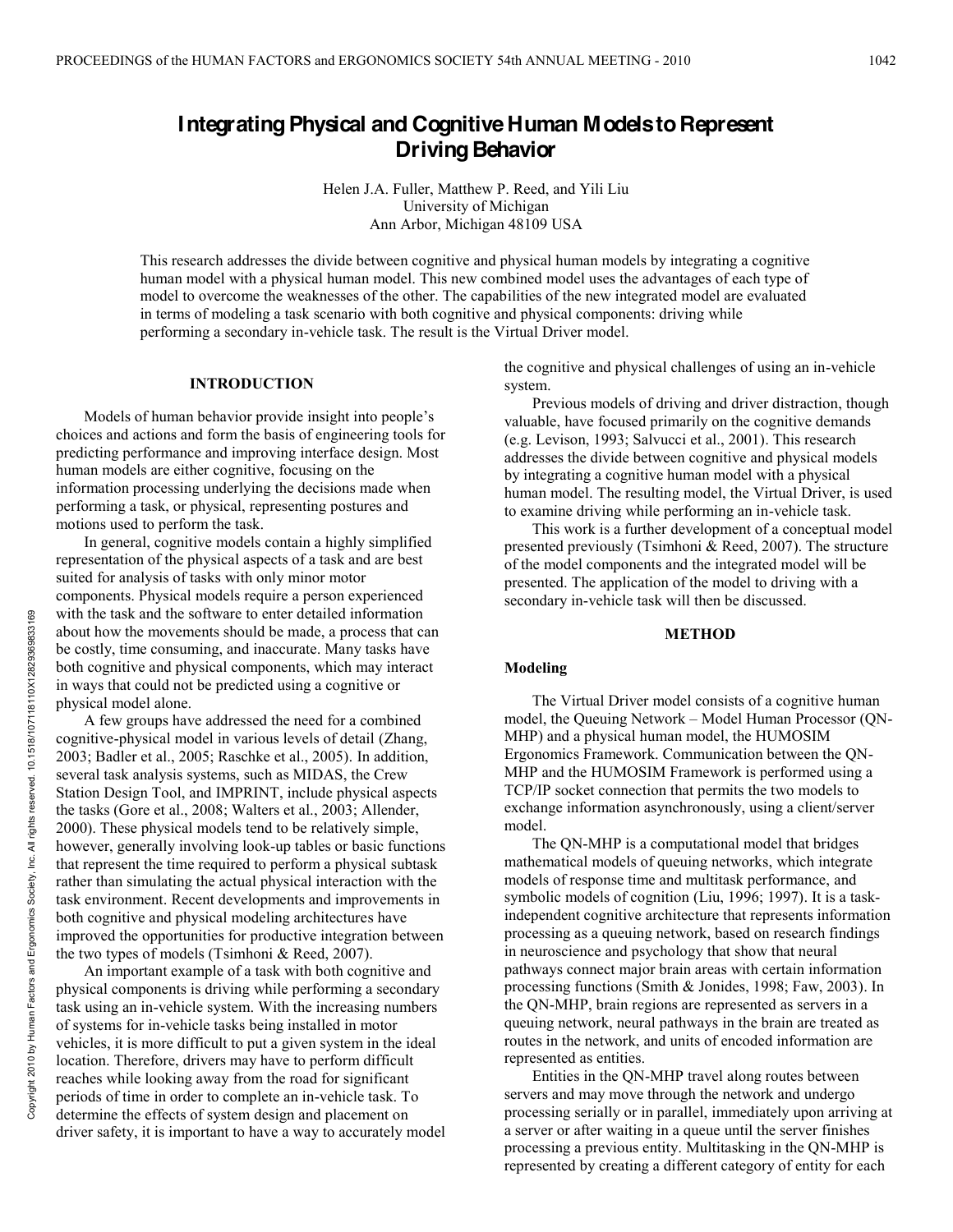task. The servers in the QN-MHP are divided into three subnetworks: perceptual, cognitive, and motor (Figure 1). The QN-MHP is implemented in ProModel (ProModel Solutions, Version 2001), a simulation-based software widely used for manufacturing and operational applications.



Figure 1. QN-MHP (adapted from Wu et al., 2008). (a) Perceptual: 1=common visual processing; 2=visual recognition; 3=visual location; 4=location and recognition integrator; 5=sound localization; 6=linguistic processing; 7=processing of other sounds; 8=linguistic and other sounds integrator. (b) Cognitive: A=visuospatial sketchpad; B=phonological loop; C=central executor; D=goal procedures; E=performance monitoring; F=high-level cognitive operations; G=goal selection; H=long-term declarative and spatial memory. (c) Motor: V=sensorimotor integration; W=motor element storage; X=movement tuning; Y=motor programming; Z=actuators; 21- 25=body parts.

The QN-MHP has been used to generate human behavior in a variety of situations. These include simple and choice reaction time (Feyen, 2002), transcription typing (Wu & Liu, 2004), visual search (Lim & Liu, 2004), driver workload (Wu & Liu, 2007), and driver performance (Liu et al., 2006). The QN-MHP has also been used to model driving while performing a secondary task (Liu et al., 2006). The model accurately predicted metrics of driving and task performance, performed both individually and simultaneously. Limitations of the previous study were the use of cruise-controlled speed rather than requiring the driver to perform longitudinal control and a relatively simple physical component for the in-vehicle task.

The HUMOSIM Ergonomics Framework is an approach to organizing digital human simulation for ergonomics analysis that is independent of any particular human modeling system (Reed et al., 2006). The HUMOSIM Framework was developed to address the inaccuracies of posture and motion and the inefficient use of time when performing manual manipulation of figures for simulations. It is implemented in the Python programming language, accessing the JackScript Application Programming Interface in the Tecnomatix Jack software from Siemens. The Framework provides the physical representation of the human for the Virtual Driver (Figure 2).



Figure 2. Virtual Driver with 5% female and 95% male drivers.

An interconnected, hierarchical set of posture and motion modules that control certain aspects of human motor behavior make up the Framework. The modules, which use basic forward-kinematics control and public-domain numerical algorithms, are responsible for simulating activities such as gaze, upper-extremity motion, and transition stepping. Most human movements can be performed in many ways, using different combinations of motion at various joints. Empirical models based on laboratory data are used to resolve this redundancy in the human kinematic linkage. The modules that are most important to the research proposed here are those for gaze, upper-extremity, hand, and torso motion prediction.

## **Driving Scenario**

The integrated model is well-founded based on theory and previous literature (Liu et al., 2006; Tsimhoni & Reed, 2007), but additional data was necessary to fine-tune the physical task. A driving simulator study was conducted to obtain data, with a subset of the study data used to tune the model and the remainder of the data reserved for validation. Preliminary findings from this study were published previously (Fuller et al., 2008).

Subjects followed a lead vehicle in a fixed-base driving simulator while performing a secondary in-vehicle task using a touch screen monitor (Figure 3a). To complete the in-vehicle task, the subject was required to match three pairs of numbered icons (Figure 3b). One match consisted of pressing the correctly numbered gray ("Scout") icon, then the orange ("Target") icon, and finally the "Assign" button on the left side of the screen.



Figure 3. (a) A subject performs the in-vehicle task while driving. (b) The user interface for the in-vehicle task, which requires the driver to match three numbered pairs of icons.

Subjects were instructed to remain in the right lane of a four-lane divided highway and to maintain a consistent headway to a lead vehicle that changed speed randomly. The results were measured in terms of delay in following speed changes of the lead vehicle, variability of lateral lane position, secondary task time, and metrics of glance behavior, including average glance duration and time between glances.

To vary the physical difficulty of the in-vehicle task, each driver performed the task with the monitor placed in four different fixed locations in the vehicle. In addition, subjects were chosen to represent a range of statures, from 5% female to 95% male.

The experiment examined how subjects chose to assign visual, cognitive, and physical resources to complete the invehicle task while maintaining performance on the primary driving task. The goal was to understand driving behavior and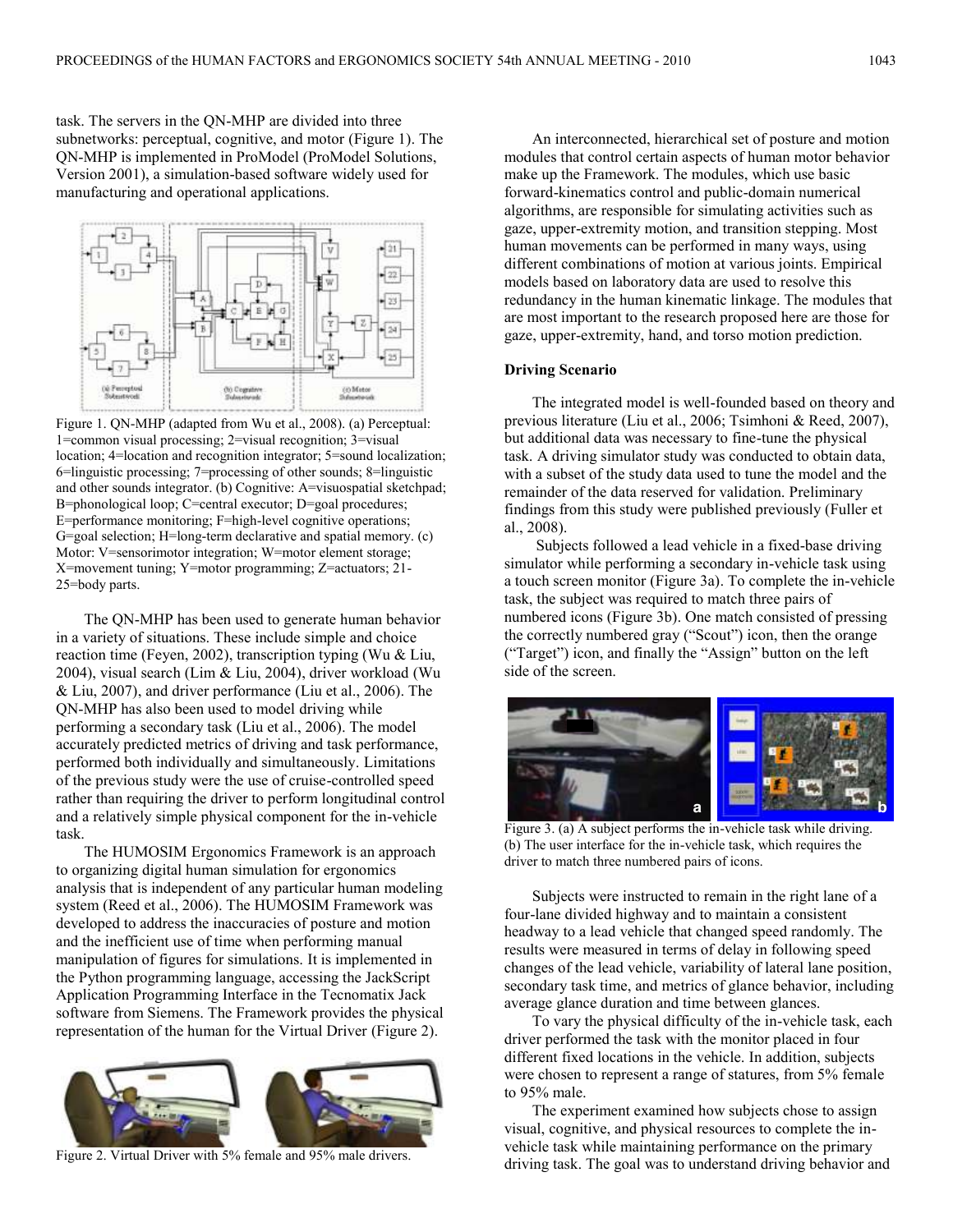resource-sharing while driving and performing a secondary invehicle task.

## **Driving Behaviors**

Subjects were observed to engage in a number of distinctive strategies and behaviors during the driving simulator experiment. Some of these behaviors are commonly acknowledged, while others are less well-known or have not been discussed explicitly in the existing literature. Based on an evaluation of the results from the experiment and a survey of the literature, a suite of critical features of driving behavior was identified, a subset of which are presented and discussed here. To accurately represent multitasking while driving, a model should be able to reproduce these behaviors, which should emerge naturally from the model structure, rather than being scripted.

When performing the in-vehicle task, subjects grouped the secondary in-vehicle task elements into blocks of several button presses. The number of elements in these blocks and the block duration was determined by balancing the need to not look away from the road for too long with the desire to take advantage of the benefits gained from task continuity. For example, subjects almost always pressed a certain series of three buttons during a single glance and without returning the hand to the steering wheel between button presses.

In choosing how to allocate resources between driving and the in-vehicle task, subjects appeared to consider both the current and the anticipated driving difficulty. For example, a subject would generally halt work on the in-vehicle task when on a curve. If the in-vehicle task began when the subject was approaching a curve, the subject would often neglect to start the task until completing the curve.

Reach capability affected the difficulty of the in-vehicle task when the monitor was positioned far from the steering wheel. Shorter subjects had to lean farther than taller subjects to reach the monitor. The greater relative reach distance increased the difficulty of the in-vehicle task, but it also may have affected driving. Subjects who leaned to reach the monitor may have found it more difficult to perform the physical task of steering. In addition, the changed viewpoint relative to the road could greatly increase the cognitive load associated with maintaining control of the vehicle.

# **RESULTS**

#### **Driving**

The act of driving is a hierarchical combination of navigation, guidance, and vehicle control (McRuer et al., 1977). The driver must decide where to direct the vehicle while also maintaining lateral and longitudinal control of the vehicle to avoid leaving the lane and crashing into a car in front. In addition, it is necessary to scan the roadway for obstacles, make glances to the rearview mirror to look for hazards from behind and emergency vehicles, and check the blind spot when making a lane change.

In its most basic form, two main aspects of driving are fundamental. Lateral control is performed using the steering wheel, and longitudinal control consists of operating the

accelerator and brake pedals in order to achieve a desired speed or following distance from some lead vehicle. The QN-MHP treats these aspects of driving as separate goals that can conflict with each other. Lateral control entities, which represent information related to performing lateral control such as current lane position and road curvature, are given a higher priority than longitudinal control entities, because subjects in the driving simulator experiment described above tended to prioritize keeping the car in its lane over maintaining a constant headway to the lead vehicle, especially when they traversed curves.

The model can make steering corrections to keep the vehicle in its lane while navigating curves of different radii, determining the necessary magnitude of a lateral control correction and the timing of when to implement the correction. The steering model, which is described more thoroughly in previous work (Tsimhoni, 2004), combines several concepts, including a hierarchical task structure, the flow of visual input, the roles of focal and ambient visual systems, a near-far dichotomy, and concurrent cognitive processing.

Longitudinal control is a new addition to the QN-MHP. The longitudinal control model used is based on the errorable car-following driver model developed by Yang and colleagues (2008). The model is an expanded version of a model that performs accurate car-following, adding three types of errorinducing behaviors to the basic car-following model: perceptual limitation, distraction, and time delay.

## **In-Vehicle Task**

The in-vehicle task is modeled in the QN-MHP as a third task, in addition to lane-keeping and longitudinal control. It has a lower priority than either of the driving tasks, so that if there is conflict between the entities, the model delays performing the in-vehicle task in favor of maintaining driving performance. The model was designed this way to match the results of the simulator experiment and the likely behavior of actual drivers on the road, who are expected to sacrifice speed on an in-vehicle task in order to maintain safe driving performance. An important part of modeling the in-vehicle task is generating an accurate NGOMSL-style task analysis. This analysis represents the procedural part of the long-term memory, which stores information about how to accomplish a task.

The grouping behavior displayed by subjects in the simulator experiment is modeled by decreasing the probability of looking away from the monitor between button presses within blocks and increasing the probability between blocks. A downside to modeling the chunking behavior in this way is that it requires the modeler to determine the locations of natural boundaries in a task.

#### **Multitasking**

Originally, the QN-MHP was designed to process one task at a time, but Tsimhoni (2004) added dual goal processing. The QN-MHP accomplishes dual goal processing by using two separate goal lists, consisting of the subtasks needed to accomplish each goal. These two lists can be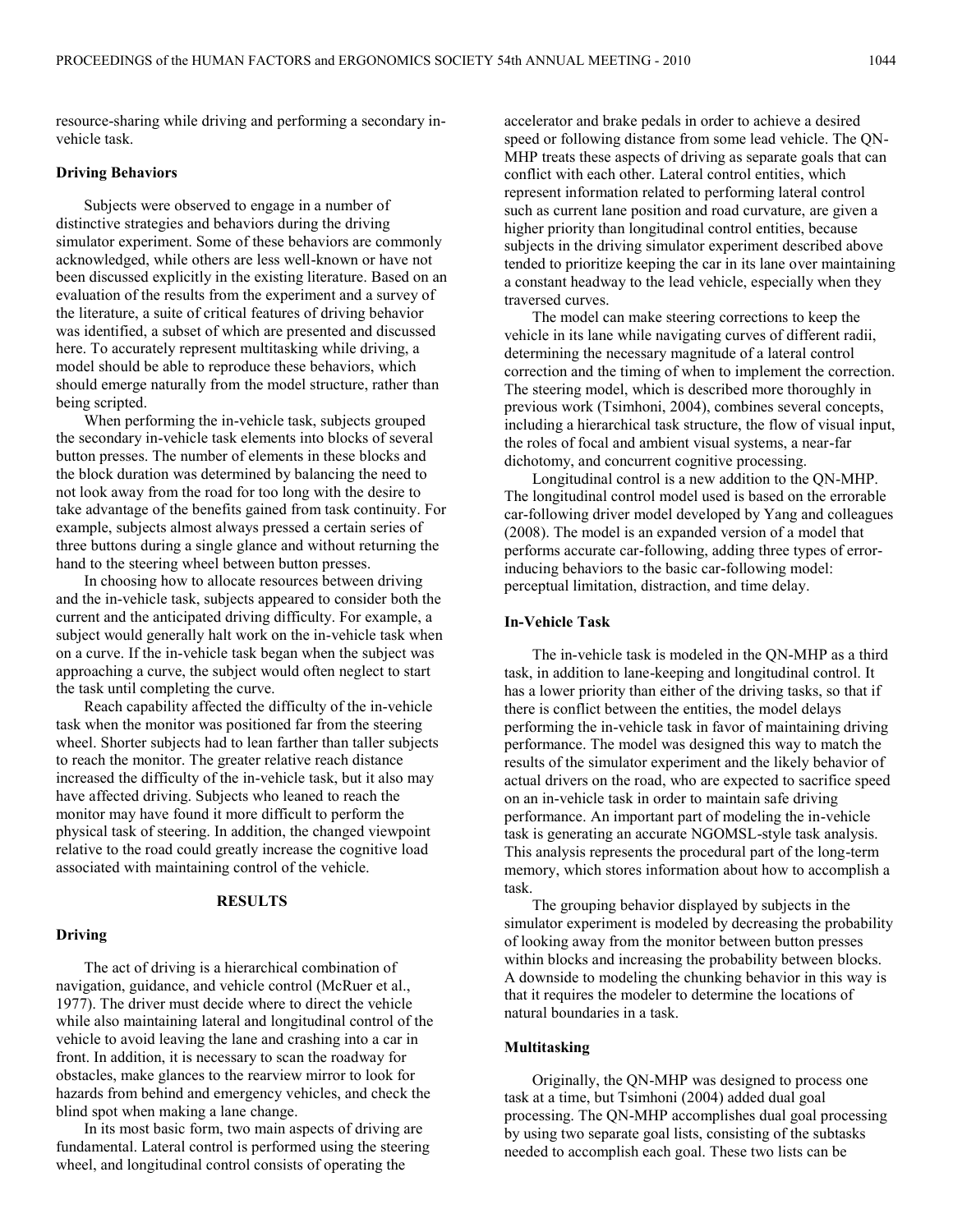processed simultaneously and independently of each other, simulating a person's ability to multitask.

The queuing network structure of the model makes it possible to represent multitasking in this fashion. Competition between goals occurs at the server level, because each entity moving through the network is associated with a particular goal. Priority decisions that result in processing one entity ahead of another are made in real time. These decisions are also made locally, at the server level, rather than centrally, at the executive level.

The effect on multitasking of the current and the anticipated driving difficulty is modeled by implementing a workload variable. Workload increases when the current driving difficulty exceeds some threshold, or when the driving difficulty is expected to increase beyond this threshold within a certain period of time. When the total workload, including the secondary task workload, is too great, resources are diverted to the task that is considered more important.

Reach capability is included in the calculation of workload. Shorter statures and farther monitor locations result in greater workload.

### **Integrated Model**

In the broadest terms, the QN-MHP is responsible for modeling the cognitive workings of the human driver, while the HUMOSIM Framework models the physical workings. The QN-MHP represents the mind and the HUMOSIM Framework is the body. The two models are connected in such a way that they can send information between them throughout the performance of the dual tasks, simulating the perceptual information input, motor command output, and feedback input that occur in humans (Figure 4).



Figure 4. The integration of the HUMOSIM Framework and the QN-MHP to produce the Virtual Driver.

The HUMOSIM Framework provides the QN-MHP with perceptual information about the physical environment and task constraints. This includes the available gaze and reach targets, as well as the time and difficulty estimates for reaches to each target.

The QN-MHP uses the information about the task environment and the human's physical abilities to make decisions about how to perform the task, including choices of where to direct the gaze, how to perform a reach, and when to shift attention from the primary to the secondary task. These decisions are converted to outputs that are sent to the HUMOSIM Framework, simulating how motor commands are sent to the body.

The HUMOSIM Framework accepts the motor commands and carries out the intended actions, constraining the model's actions to match human capabilities. The Framework then sends information about the outcome of the actions, including progress and time of successful completion, back to the QN-MHP.

### **DISCUSSION**

The initial implementation presented here of the Virtual Driver, a combined cognitive and physical model, can simulate lateral and longitudinal control comparable to subjects' performance in the simulator. It can also simulate performance of the in-vehicle task. In addition, the Virtual Driver duplicates certain driving and multitasking behaviors that subjects in the simulator study displayed.

The ability of a driver to break a particular in-vehicle task into smaller blocks is important for multitasking (Noy et al., 2004), possibly because drivers have greater control over task sharing decisions when they are performing tasks that can be interrupted (Salvucci & Macuga, 2002). Chunking may be explained by the observation that people use subtask boundaries as a cue to switch between tasks (Miyata & Norman, 1986; Payne et al., 2007). This is related to the finding that workload decreases at subtask boundaries (Bailey & Iqbal, 2008).

Subjects and the model adjust performance on the secondary task based on anticipated as well as current driving difficulty, indicating that drivers have a mental model of the resource requirements for the primary and secondary task and are aware of when the combination of the two will pose an unacceptable workload. This differs from deciding how to share resources during multitasking by simply reacting to being overloaded by the secondary task. This aspect of skilled drivers' behavior may be one of the reasons multitasking while driving is not more dangerous than it is, as drivers can adjust their performance of secondary tasks when they expect driving to be more difficult.

Driver perception of workload is affected by factors such as road geometry, road type, lane driven, and traffic volume (Tsimhoni & Green, 2004; Schweitzer & Green, 2006). It is important to be able to model driver workload perception and prediction because the perceived workload will influence a driver's willingness to engage in secondary tasks. (Schweitzer & Green, 2006). The QN-MHP has been used successfully to model driver workload (Wu & Liu, 2007), and the Virtual Driver is also able to account for the physical demands of an in-vehicle task.

As is the case with any driving simulator study, there is the concern that the observed behaviors were artifacts of the simulator. To reduce the effects of cognitive tunneling, often seen in driving simulators, the importance of the driving task was emphasized in the subject instructions.

The Virtual Driver represents a valuable extension of the existing body of human modeling work. The cognitive human